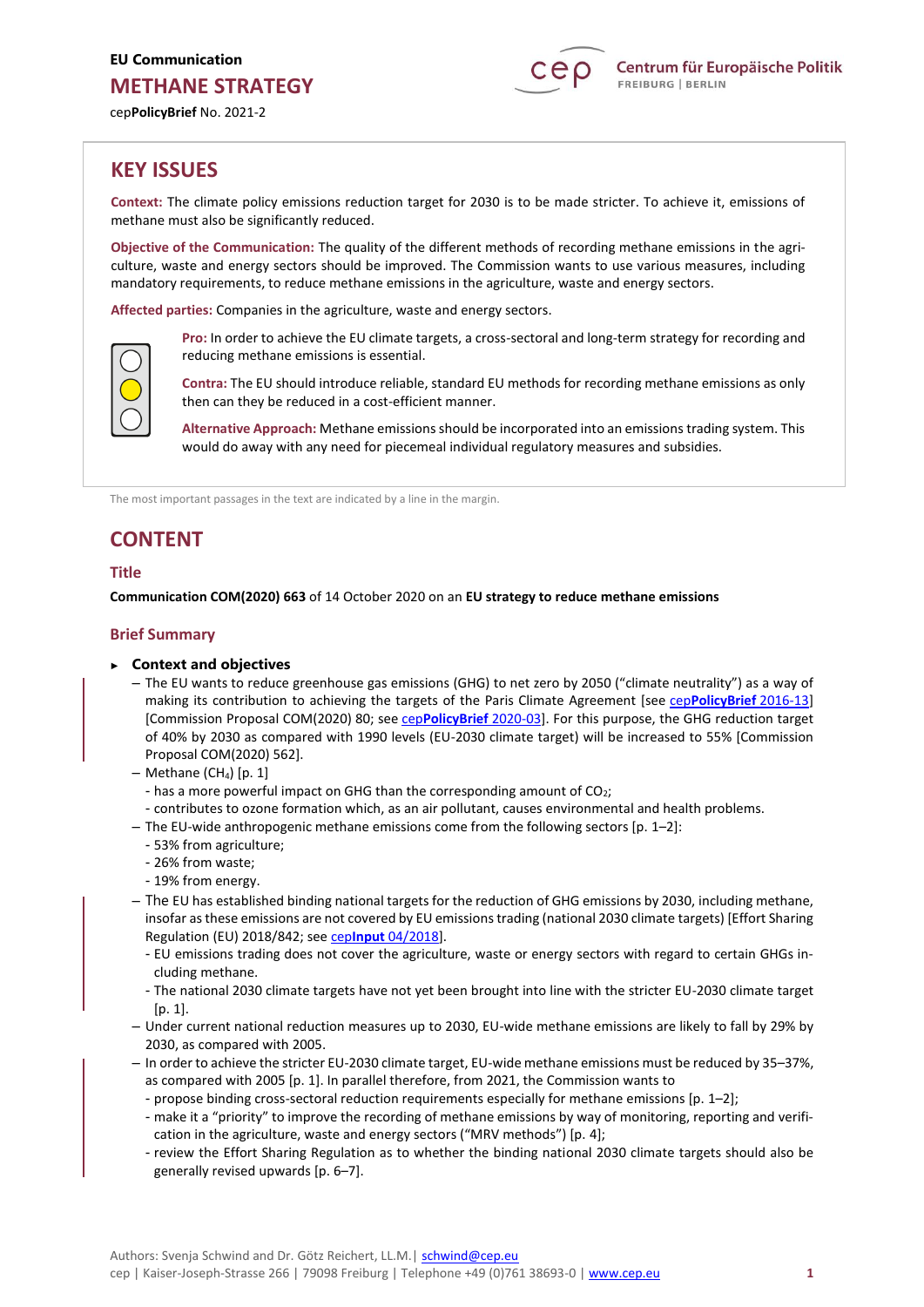

# ► **"MRV methods" for recording methane emissions**

- The type and quality of MRV methods varies considerably between sectors and Member States. A "considerably more accurate" recording of methane emissions will contribute to a "better understanding of the problem" and facilitate targeted measures for reducing methane emissions [p. 4–5].
- The UN Climate Convention (UNFCCC) specifies three standards for MRV methods which increase in level of complexity (UNFCCC-MRV standards). These range from simple estimations (Tier 1) to estimations and modelling (Tier 2) up to modelling based on multiple data sources and individual measurements (Tier 3) [p. 4].
	- The Commission's "key objective" is for the Member States and sectors to apply the most demanding UNFCCC-MRV standard (Tier 3) as widely as possible.
	- Due to the specific challenges in the individual sectors, however, "a certain level of flexibility" is required [p. 4].
- The Commission envisages in cooperation with the UN Climate and Clean Air Coalition (CCAC) and the International Energy Agency – the establishment of an "independent international methane emissions observatory". This will "collect, reconcile, verify and publish" data on methane emissions at a global level – initially in the oil and gas sectors and later in the coal, agriculture and waste sectors [p. 5, 8–9].

#### ► **Agriculture sector**

- In the agriculture sector, methane emissions originate as follows [p. 3]:
	- 80.7% from the digestive process of ruminants such as cows and sheep ("enteric fermentation"),
	- 17.4% from fertilisers, e.g. manure and slurry, and
	- 1.2% from rice cultivation.
- The sources of methane emissions in the agriculture sector are many and varied ("diffuse") which makes the use of MRV methods more difficult [p. 3].
- The agriculture sector has "the highest potential" for reducing methane emissions [p. 3] by [p. 11–13]
	- changing the diet of ruminants,
	- changing the use of manure and slurry ("manure management") and
	- the rewetting and drying of rice fields.
- The Commission wants to
	- set up an expert group in 2021 to analyse the entire "life-cycle methane emissions" in livestock farming based on metrics such as grazing or confinement, feed characteristics and manure management [p. 13];
	- "temporarily" limit MRV methods to Tier 2 of the UNFCCC-MRV standard due to the large number of farming businesses [p. 4];
	- develop guidelines by 2022 for calculating the emissions from and removal of methane [p. 14].
- ► **Waste sector**
	- In the waste sector, methane emissions arise from [p. 3]:
		- the degradation of organic waste in landfill sites ("landfill gas");
		- the use of sewage sludge.
	- Compared to other methods of waste disposal, disposing of organic waste in landfill produces the most methane emissions and should therefore be "minimised" [p. 14].
	- By 2024, the Commission therefore wants to review the Landfill Directive [1999/31/EC] as to whether [p. 4, 15]
		- measures should be brought in to reduce methane emissions in landfill sites;
		- more precise MRV requirements should be introduced*.*
- ► **Energy sector**
	- In the energy sector, methane emissions arise from the production and transport of fossil fuels (oil, gas, coal).
		- Unintentionally released "fugitive" methane emissions arise from leaks in pipes as follows [p. 2–3]
			- 54% in the oil and gas sector,
			- 11% in the coal sector, and
			- 35% in private households and other end-users.
		- Intentionally released methane emissions arise [p. 2–3]
			- from the controlled burning of gas ("flaring") and
		- from the controlled release of unburned gas ("venting").
	- Energy is the sector in which methane emissions can be most "cost-effectively" reduced [p. 2–3].
	- The Commission wants
		- to bring in compulsory measures on leak detection and repair [p. 9–10];
		- in 2021, to bring in especially for the energy sector compulsory standard EU MRV methods that are "more precise"
			- initially, in line with the "OGMP standard" developed voluntarily by the oil and gas sector and
			- in the long term, in line with Tier 3 of the UNFCCC-MRV standard [p. 4, 10];
		- examine whether the intentional flaring and venting of gases should be banned in principle, and only permitted in exceptional cases  $-$  e.g. for safety reasons [p. 10].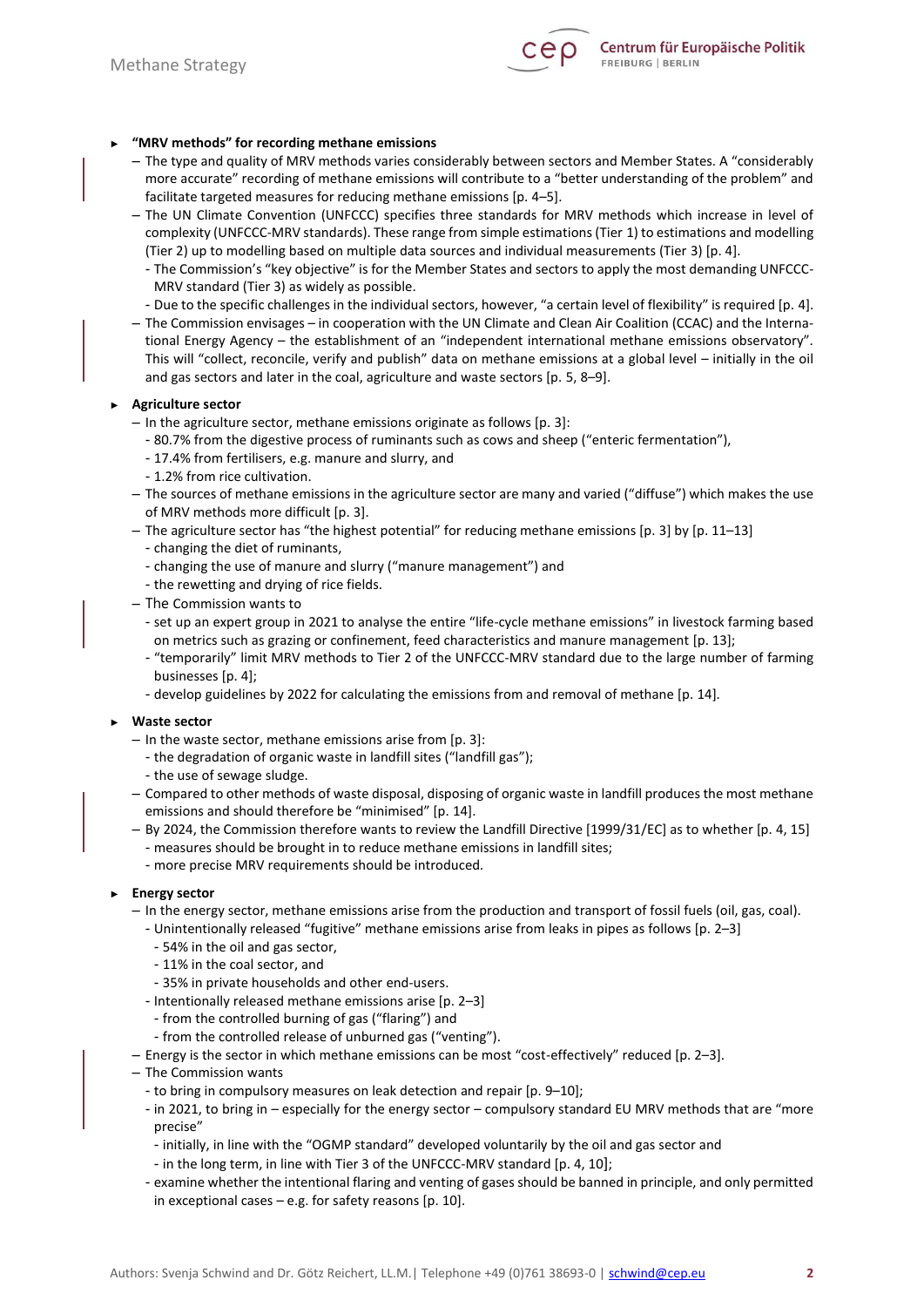

#### ► **Production and use of biogas**

- The production and use of biogas from organic agricultural waste e.g. manure and slurry and household waste – e.g. compost, human waste – may reduce methane emissions in the agriculture, waste and energy sectors [p. 7–9].
	- In the agriculture sector, the material left behind after the production of biogas can be used as fertiliser instead of manure and slurry.
	- In the waste sector, the recycling of organic waste in biogas plants may reduce the amount of residual waste and thus also the methane emissions from landfill gas.
	- In the energy sector, biogas can be used as "highly sustainable" renewable energy with "multiple applications".
- The Commission wants to assess whether the Renewable Energy Directive [2018/2001/EU; see cep**Input** [01/2019\]](https://www.cep.eu/en/eu-topics/details/cep/renewable-energy-in-the-eu.html) and the EU gas supply rules [see cep**Input** [06/2019\]](https://www.cep.eu/en/eu-topics/details/cep/gas-supply-in-the-eu.html) should be modified in order to support the production and use of biogas in the agriculture, waste and energy sectors [p. 8].

# **Policy Context**

The Commission, which published the first Methane Strategy in 1996 [COM(96) 557], will submit a new long-term methane strategy and examine "policy options" for reducing methane emissions [Governance Regulation (EU) 2018/1999, Art. 16; see cep**Input** [02/2019\]](https://www.cep.eu/en/eu-topics/details/cep/governance-of-the-energy-union.html). It announced in its "European Green Deal" [COM(2019) 640, p. 6; see cep**[Adhoc](https://www.cep.eu/en/eu-topics/details/cep/arbeitsauftraege-von-der-leyens-an-die-neue-eu-kommission-teil-2-ein-europaeischer-gruener-deal.html)**] that it would address "the issue of energy-related methane emissions".

#### **Options for Influencing the Political Process**

| Directorates General:                  | DG Environment (leading) |
|----------------------------------------|--------------------------|
| Committees of the European Parliament: | Environment (leading)    |

# **ASSESSMENT**

#### **Economic Impact Assessment**

**In order to achieve the** stricter **EU climate targets** for 2030, **a cross-sectoral and long-term strategy for the** comprehensive **recording and** targeted **reduction of methane emissions is required**.

**The** proposed **increase in the national 2030 climate targets should take account of the efforts already made by Member States** to reduce methane emissions, so as to avoid generating unnecessary costs; the more that methane emissions in a Member State have already been reduced, the higher the cost of saving additional tonnes of methane ("increasing marginal costs"). **To that end, the data situation first needs to be improved** and only then should an increase in the targets be proposed – rather than both at the same time as currently planned. **Essential to this is the comprehensive and accurate recording of methane emissions** in the various sectors because that is the only way to find out which specific reduction measures are appropriate in which sectors.

Uniform and transparent EU MRV methods facilitate the comparison of recorded emissions data EU-wide. It is inappropriate, therefore, that the Commission currently intends to impose uniform and accurate MRV methods only in the energy sector. As a result of the increase in the EU-2030 climate target, **the EU** will also be forced to increase the reduction of methane emissions. It **should** therefore **introduce reliable, standard EU methods for recording methane emissions in all sectors as only then can they be reduced in a cost-efficient** and effective **manner.** 

As methane is emitted worldwide, reducing it is a global problem. The international observatory, envisaged by the Commission, may contribute to the collection and reduction of methane emissions at global level.

Since methane emissions in the agriculture sector come from diffuse sources, a comprehensive picture of the main sources and likely volume of emissions is necessary to facilitate effective and cost-efficient reduction measures. Recording life-cycle methane emissions in livestock farming supports the long-term targeted reduction of methane emissions in the agriculture sector.

As most methane emissions arise from the landfilling of organic waste, the plan to replace this as far as possible with other methods of disposal – such as biogas production – is appropriate. Member States should, however, have the ability in individual cases to explain why it would be disproportionately costly to give up landfilling.

The quantity of fugitive methane emissions from gas systems varies greatly among the Member States. The Commission's blanket claim that methane emissions can be most cost effectively reduced in the energy sector, is not true for every Member State. Although repairing leaks may reduce methane emissions, the amount of methane discharged from individual leaks may be small and the cost of repairing them relatively high. In such cases, companies should be obliged to compensate for the discharge of methane emissions by way of other measures to reduce GHG.

**EU requirements for the production of biogas, which reduces emissions,** – e.g. as part of the proposed change to the Renewable Energy Directive and the EU gas supply rules – **should be designed to avoid bureaucratic hurdles and cost burdens wherever possible** because such hurdles may restrict the use of organic agricultural waste such as slurry in